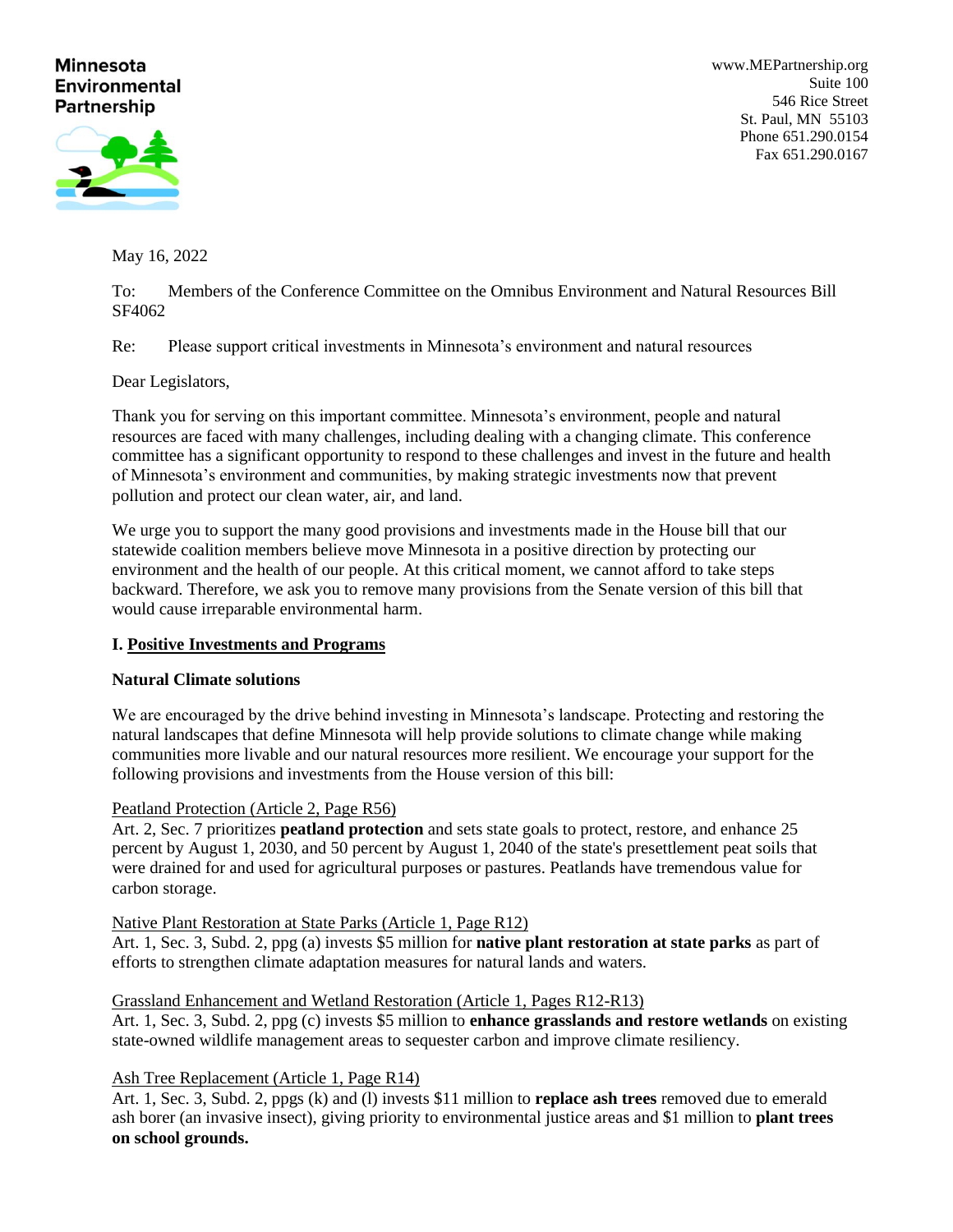# Accelerated Conservation Planting Program (Article 1, Pages R20-R21)

Art. 1, Sec. 4, ppg (i) invests \$8 million for an accelerated **conservation tree planting program** that will reduce greenhouse gas emissions and add resiliency to the landscape by sequestering carbon, conserving energy, and improving water quality and habitat.

# Conservation Reserve Program (Article 1, Pages R19-R20)

Art. 1, Sec. 4, ppg (e) invests \$10 million to support the **Conservation Reserve Program State Incentive** that builds on federal incentives to keep or enroll land in conservation.

## Conservation Reserve Enhancement Program (Article 1, Page R20)

Art. 1, Sec. 4, ppg (h) invests \$30 million in the **Conservation Reserve Enhancement Program** to purchase and restore permanent conservation sites by enrolling targeted new lands or environmentally sensitive lands in federal conservation easements.

## Lawns to Legumes (Article 1, Page R20 and Article 2, Page R70)

Art. 1, Sec. 4, ppg (f), Art. 2, Sec. 35 continues support for the **Lawns to Legumes program**, investing \$5 million in FY 23 and \$1.25 million in 2024 and beyond, to provide grants or payments to plant residential lawns with native vegetation and pollinator-friendly forbs and legumes to protect a diversity of pollinators.

## Healthy Soil Program (Article 2, Page R68-R70)

Art. 2, Sec. 36 & 38 appropriates \$5 million in the **Healthy Soil Program.** We support the creation of the soil health cost-share program and a state-wide soil-healthy farming goal of at least 30 percent of Minnesota farmland utilizing cover crops, perennial crops, no-till or managed rotational grazing by 2030. This would have many positive benefits, including boosting farm income, building soil health, preventing or minimizing erosion and runoff, retaining and cleaning water, sequestering carbon, supporting pollinators, and increasing farm resiliency.

# Multifamily Building Composting (Article 2, Pages R78-R80)

Art. 2, Sec. 50 invests \$5 million to establish a **multifamily building composting pilot program** to award grants to increase composting of food wastes by residents in multifamily buildings.

## Labeling Compostable Products (Article 2, Pages R117-R120)

Art. 4, Sec. 7 protects the quality of compost by setting **standards for labeling compostable products** (bags, food or beverage products) **and packaging**.

## **Environmental Justice**

Many communities across Minnesota have suffered - and continue to suffer - from a legacy of air and water pollution that is concentrated in the neighborhoods where they live and work. Native American tribes, communities of color, and low-income communities are especially at risk and suffer most from environmental harm with quantifiably worse health outcomes due to pollution. The provisions listed below from the House bill would help to reduce this harm and improve health and economic vitality throughout the state:

## St. Louis River TMDL Study (Article 1, Page R25)

Art. 1, Sec. 11, ppg (f) provides \$50,000 to conduct a critical **St. Louis River TMDL study** that will determine the mercury reductions needed for lakes and rivers in the St. Louis River watershed to meet the water quality standard for mercury and support the healthy consumption of fish. This study will help protect children and communities who are most vulnerable to mercury exposure and respect the cultural and economic importance of fishing in the watershed and tribal treaty rights.

## Environmental Justice in Decisions (Article 2, Pages R85-R92)

Art. 2, sections 58, 59, 64-66, & 69 makes critical investments for implementation of **environmental justice, cumulative impact analysis, and demographic analysis requirements in permitting decisions**. This includes \$9.08 million from the general fund in FY 23, and additional funding from the environmental fund in future years. Members of the Minnesota Environmental Partnership have expressed support for legislation that prioritizes environmental justice communities in Minnesota, accurately defines environmental justice and where environmental justice areas are located, collects thorough information on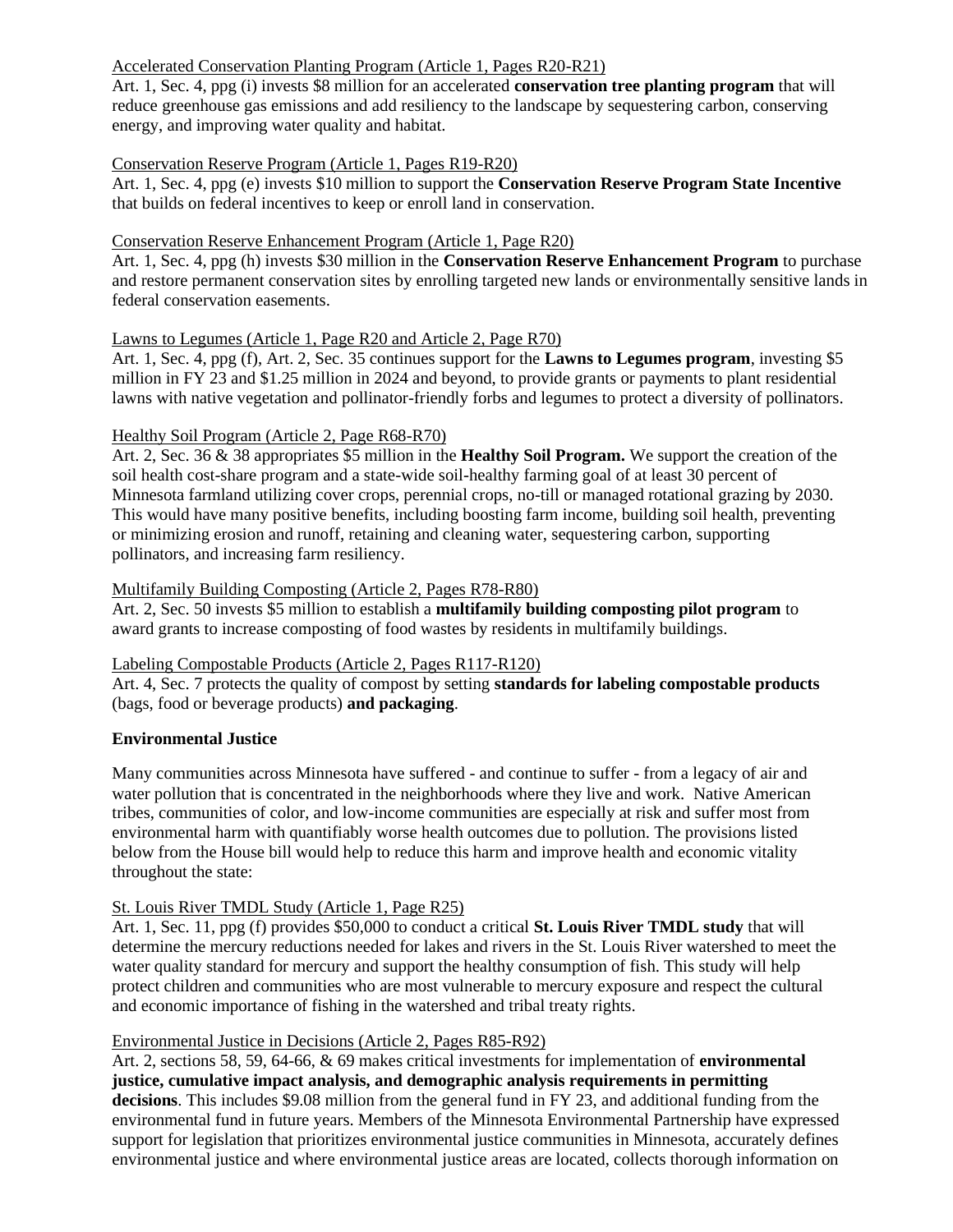local environmental health conditions, and considers the cumulative environmental and health impacts of pollution in permitting decisions. We strongly encourage meaningful consultation of communities of color, Indigenous communities, and low-income communities who are overburdened by pollution as this bill moves forward so that those most impacted by pollution can actively participate in identifying and advancing solutions to address environmental injustice.

# Air Quality Monitoring (Article 1, Page R6)

Art. 1, Sec. 2, Subd. 2, ppgs (o) and (p) prioritizes the health of Minnesotans, especially those who are most vulnerable to pollution, by investing \$5 million for development of a **statewide air quality monitoring program**, and \$540,000 to purchase **air monitoring devices** to measure pollutants in ambient air and place these devices in environmental justice areas.

# Lead Service Line Replacement (Article 1, Page R23 and Article 2, Page R96)

Art. 1, Sec. 6, ppg (d), Art. 2, Sec. 80-83 invests \$2.335 million to **replace residential lead service lines**. MEP strongly supports immediate action to mitigate and ultimately eliminate the risk of lead exposure through home drinking water in Minnesota through grants for residential lead service line replacements. Lead exposure disproportionately impacts Black, brown, and Indigenous Minnesotans, children, people with disabilities, and people with low incomes. Getting the lead out is crucial to advancing justice for all people. We commend the program's targeted delivery to populations who face the most severe risks of lead exposure.

# Cadmium and lead in consumer products (Article 2, Page R94-R95

Art. 2, Sec. 78 **restricts cadmium and lead in certain consumer products** and includes \$74,000 in FY 23 and continuing in the base budget for compliance monitoring and testing of lead and cadmium in consumer products.

# **Lead protections for wildlife**

# Lead ammunition and tackle (Article 2, Page R65 and R103)

Art. 2, Sec. 27 & 90 Subd. 3. **restricts the use of lead ammunition as well as lead fishing tackle** that are critical to protecting swans and other wildlife. This bill supports the **Swan Protection Act** by investing \$1 million in FY 23, and in the ongoing budget base. This funding is for a lead tackle collection program that provides collection sites throughout the state where anglers may safely dispose of lead tackle.

# **Reversal of inappropriate money transfer**

## Municipal Landfill Contingency Transfer (Article 1, Page R10)

Art.1, Sec. 2, Sub. 3 makes an important, long overdue **onetime repayment of \$29.055 million** to the **metropolitan landfill contingency action trust account** to restore money that had been inappropriately transferred from the account during tight budget times in years past.

# **II. Harmful Provisions**

At this critical moment for Minnesota's people and natural resources, we cannot afford to go backward on protecting our lands, air, water, and public health. We believe the following provisions from the Senate version of this bill are misguided and ask you to remove them from SF 4062:

## 404 Wetlands Permitting Assumption (Article 1, Page R9)

Art. 1, Sec. 2, Subd. 3 [Environmental Quality Board] appropriates \$740,000 for Clean Water Act Section 404 assumption, requires a report be submitted to the Legislature by December 31, 2024, and requires the State of Minnesota to apply for assumption of the Section 404 wetlands permitting program by June 30, 2025. The scope of federal Clean Water Act wetlands permitting and "Waters of the United States" is currently in dispute, and depending on the final resolution, it could dramatically change the impact of this provision. Any decision on whether to apply for Section 404 assumption should be based on a full report to the Legislature, and the decision should not be decided in advance.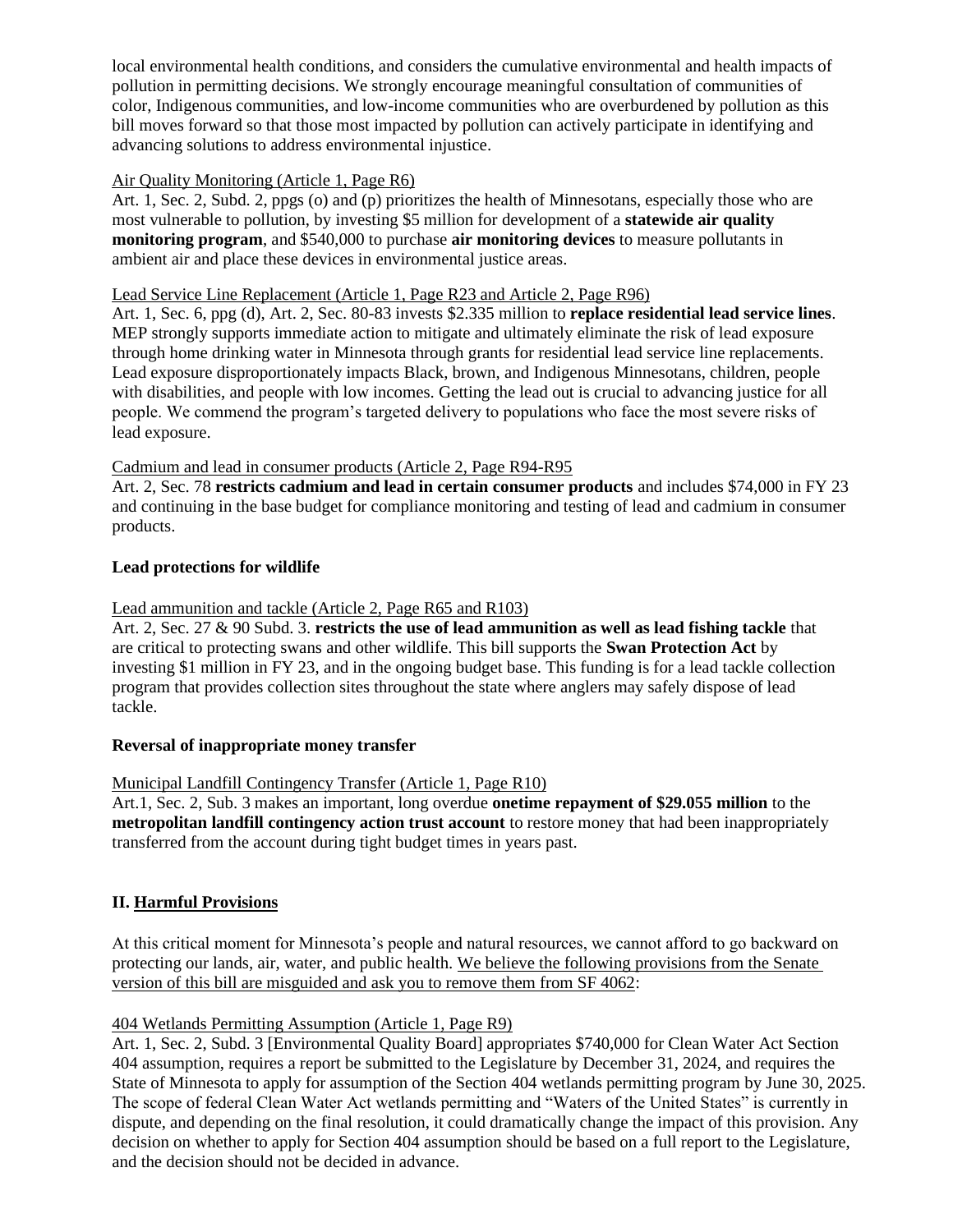# Calcareous Fen-Related Permit Studies (Article 1, Page R12)

Article 1, Section 3, Subd. 2, paragraph (f) appropriates \$387,000 from the heritage enhancement account in the game and fish fund to pay for studies on permits denied due to calcareous fen impacts and exempts appropriation from MS 297A.94 requiring that funds "may be spent only on activities that improve, enhance, or protect fish and wildlife resources…" This is an inappropriate use of the heritage enhancement account to facilitate water appropriations permits that threaten one of the rarest wetland types in Minnesota.

# Unadopted Rules (Article 2, Pages R2 & R36)

Article 2, Sections 2 and 57 [Unadopted Rules] are anti-public information, unnecessary and overbroad. First, the sections define all guidance as unadopted rules, effectively "gagging" agencies by preventing publication of any documents that would help regulated parties understand and comply with complicated statutes and rules. Second, these provisions are unnecessary. Under Minn. Stat. 14.381, agencies are not allowed to enforce "unpromulgated rules." Similarly, Minn. Stat. 14.07 prohibits agencies from incorporating documents into rules unless standards are met. The sections do not help regulated parties or the public and will result in a reduction of public information or massively expensive and unnecessary rulemaking.

# Time Limits on Environmental Review of Metallic Mining Projects (Article 2, Pages R9-R10)

Article 2, Section 15 seems to assume that all mining proposals are permittable under Minnesota and federal law, and that it is the job of state agencies to approve these proposals under a specific time frame. Minnesota agencies must maintain their ability to say no if a proposal does not meet the requirements of Minnesota and federal law. Establishing deadlines in statute compromises the agencies' ability to do their job. Often, an Environmental Review deadline needs to be adjusted for good reasons that are not in the agencies' control. For example, it could be because a proposal does not meet standards and must be redesigned, which is what happened to the PolyMet EIS in 2010. Sometimes project proposers make significant changes in the middle of an environmental review process, which can also delay environmental review. Placing deadlines in statute does no favor for agencies, mining companies, or other stakeholders.

# Public Waters Inventory (Article 2, Pages R18-R19)

Article 2, Section 31. Minnesota public waters belong to all Minnesotans. The State holds public waters in trust for the benefit of the people and has the obligation to protect public waters. The Legislature defined public waters broadly in Minn. Stat. 103G.005, subd. 15 and all waters that meet the definition of a public water are protected. In the 1970s, the Legislature mandated the Minnesota Department of Natural Resources (DNR) to publish the Public Waters Inventory (PWI) to list waters in Minnesota that met the statutory definition. The Legislature later gave DNR power to correct errors in the PWI.

The PWI is an important informational tool for protecting Minnesota's water resources. This amendment undermines the DNR's authority to correct errors in the PWI because, if a local government objects, the DNR cannot list a water even though it meets the statutory definition of "public water." The DNR is the proper agency to determine what waters meet the definition of a "public water," based on the existing state law definition. If a local government disputes the DNR's analysis, that dispute should be addressed by administrative procedures, and not by veto. If this provision becomes law, it would limit the ability of the DNR to correct errors in the PWI, create uncertainty, and provide more limited protections for these water bodies.

# Calcareous Fens (Article 2, Pages R20-R21)

Article 2, Section 33 would threaten some of the rarest wetland habitats in Minnesota with large water appropriation permits nearby that can drain them of the groundwater they depend on. This section gives applicants whose permits are denied because of the damage caused to a nearby wetland several additional "bites at the apple," and require taxpayers to pay for third party analyses that may undermine the analysis conducted by the Minnesota DNR.

# Transferring Permits (Article 2, Page R21)

Article 2, Section 35 prevents DNR from requiring testing or putting new conditions in a water appropriation permit that is being transferred. DNR should be able to review the adequacy of a permit at any time, including when it is transferred, in order to protect groundwater resources. The transfer of a permit should result in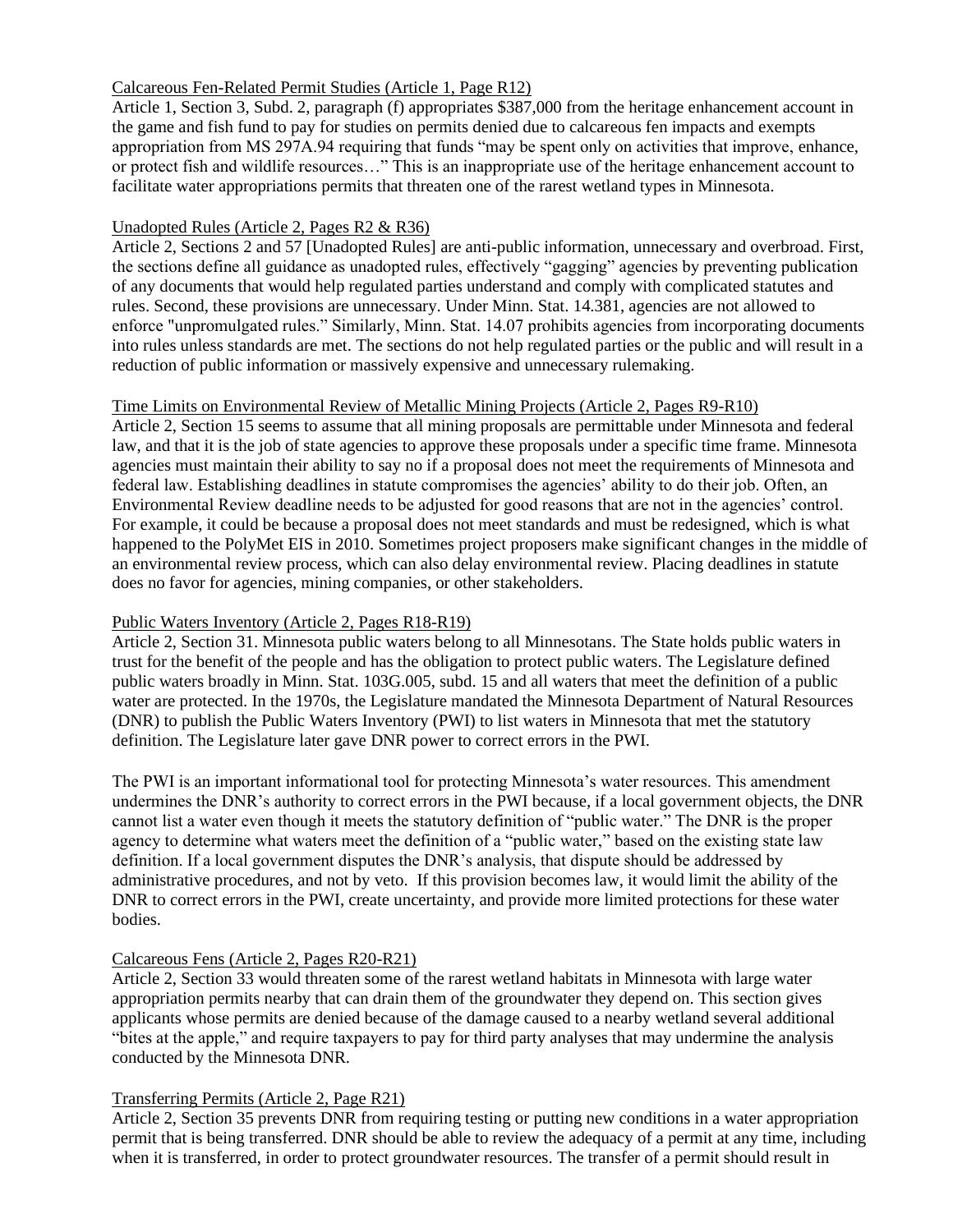administrative review of the terms of the permit, and modification as necessary to prevent depletion of water supplies. Minnesota property owners do not own groundwater, it is a public resource.

#### Management plans; effect on land values (Article 2, Page R21)

Article 2, Section 36 assumes that the impact of groundwater management plans on land values are negative and directs the DNR commissioner to study and address just this one factor. Depleted groundwater tables, which groundwater management plans seek to prevent, also have negative impacts on property values. That side of the question should also be included in any study of land values.

#### Groundwater management areas (Article 2, Page R22)

Article 2, Section 38, paragraph (a) includes a gag rule that prevents DNR from providing public information about a water management plan under development by limiting the information that DNR can provide to "direct factual responses." This provision is in direct conflict with the Data Practices Act, which requires public data to be provided upon request, including drafts, and also requires state staff to explain the meaning of data. Preventing a state agency from open communication with the public about its activities is just poor public policy. State policy should be to support greater transparency, not less transparency.

#### Sustainability standard (Article 2, Page R23)

Article 2, Section 39, paragraph (b) defines "sustainable" use of groundwater to mean a change of 20 percent or less with regard to the "August median stream flow," which has nothing to do with what is actually sustainable in terms of long-term Minnesota water supplies. This arbitrary figure will prevent real preservation of sustainable water resources, which must be based on actual data from a particular water source and scientific evidence.

# Well Interference; Validation; Contested Case (Article 2, Page R24)

Article 2, Section 42 harms those hurt by well interference by forcing the DNR to consider the "condition of the impacted well," which has the intent of forcing DNR to reduce awards to individuals harmed if their wells are older. This provision will harm low-income persons who cannot easily afford new wells in favor of irrigators who want additional water. Similarly, the legislation favors parties who are interfering with existing wells by limiting the ability to contest the commissioner's award to parties ordered to pay an affected well owner.

## Legislative approval of user fees (Article 2, Pages R27-R29 and R34)

Article 2, Section 43 [PCA Training Fee], Section 46 [Wastewater & Water Supply System Operator Certification Fee], Sections 47 & 48 [Wastewater Laboratory Certification Fee], and Section 56 [Water Permit Fees] User fees are a necessary component of funding state permit programs. The MPCA has not increased most water permit fees for more than 28 years. These fees cover the cost of reviewing applications, certifying personnel for wastewater treatment and water supply systems, and certifying laboratories. There is no need for an additional layer of approval.

## Effluent Limitations; Compliance (Article 2, Page R28)

Article 2, Section 44 allows an industry that has already constructed or made improvements to a water treatment facility a 16-year pass for meeting any other water quality standards that may be developed. Water quality standards are developed to protect human health and the viability of our waters for important uses. If new water quality standards are established, polluters should be required to meet those new standards.

## Chemical plastic recycling (Article 2, Pages R29-R31)

Article 2, Sections 49 through 53. This broad swath of statutory language would create a whole new industrial category in Minnesota statutes and exempt it from a number of existing rules and statutes that apply to similar recycling operations in Minnesota. Existing recycling operations have testified against these provisions in previous sessions, arguing that there is no reason to exempt "waste to fuel" operations from standards that others in the recycling industry have to meet. The bottom line is that there is nothing about converting plastics into fuel that warrants being exempt from the same rules as all solid waste.

#### Environmental assessment worksheet petition (Article 2, Page R38)

Article 2, Section 60, paragraph (e) limits petitions for environmental review to residents of the county (or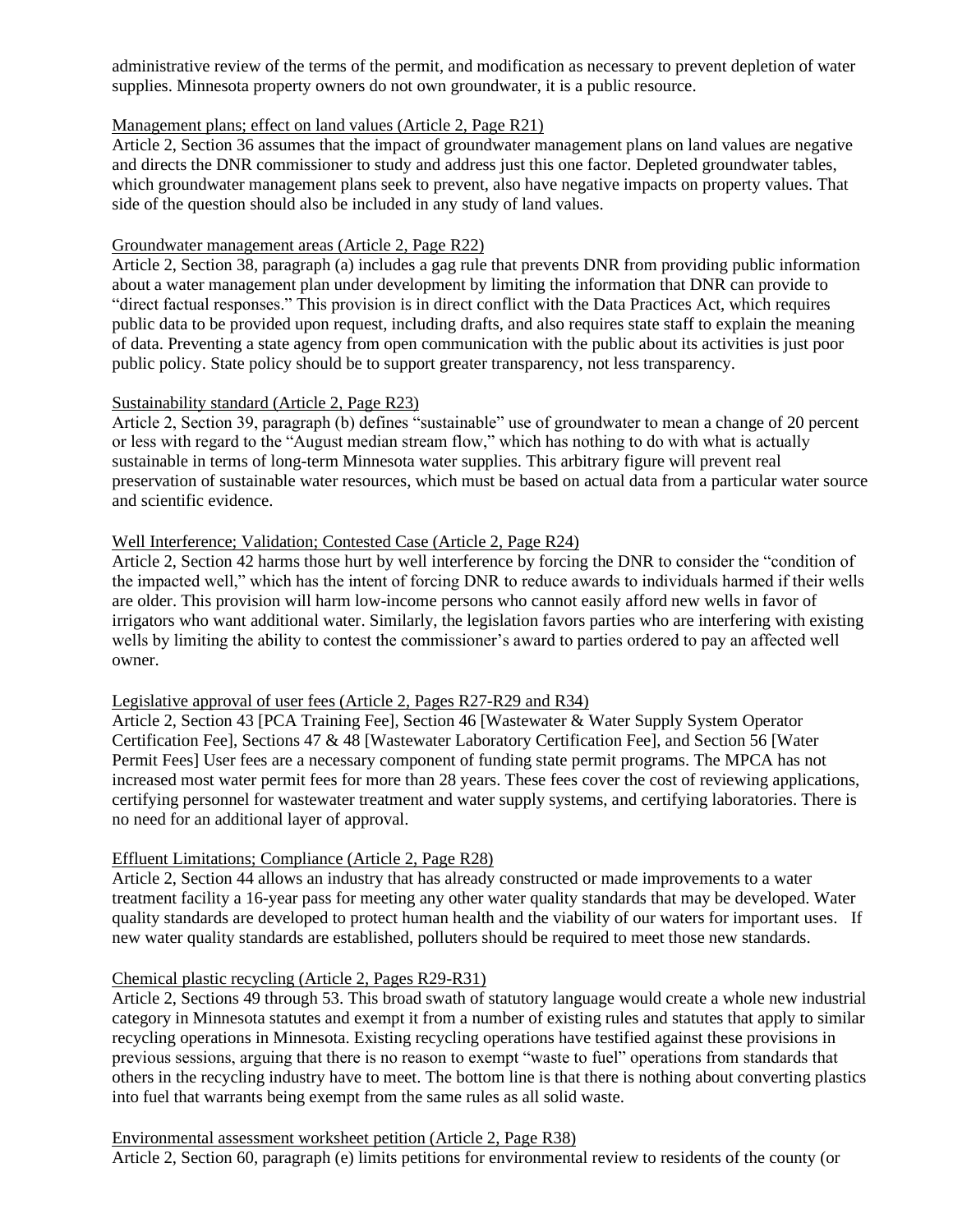adjacent county) where a project is proposed. Air and water pollution do not respect county boundaries. Projects undertaken in one county can significantly impact downstream or downwind communities across the state, as when an important fish spawning area is located miles upstream from where anglers seek to fish. This provision would limit the rights of affected persons to petition for environmental review.

# State implementation plan revisions (Article 2, Page R51)

Article 2, Section 75, lines 79.20-80.5 [State Implementation Plan Revision] Ambient air quality standards are critical to protecting public health, and must be applied uniformly for all facilities to be effective. This section is a legally dubious attempt to direct the MPCA to seek a change in Minnesota's State Implementation Plan for the Clean Air Act. The U.S. Environmental Protection Agency would need to approve it and it's likely to be challenged in court, which would create additional uncertainty for regulated parties. Overburdened communities will also be denied relief if this provision becomes law, since it would prevent reductions in existing emissions, even if they violate ambient air quality standards.

## Sugar beet processing rulemaking (Article 2, Pages R50 and R52)

Article 2, Sections 72 and Section 76 require a rulemaking to be done to examine a highly technical issue for one industry (sugar beet processing.) According to an April 1, 2022 letter from the Commissioner of the Minnesota Pollution Control Agency to the chair of the Senate Finance Committee, "This policy and the \$671,000 appropriation for rulemaking is not needed. If the legislature decides to move ahead with the appropriation for rulemaking the agency requests the removal of Section 72 (d) where anti-backsliding provisions are nullified. This is in direct contradiction with the federal Clean Water Act and will increase water pollution which no Minnesotan wants." At a minimum, the impact of this provision on Minnesota's water needs to be made very clear before any changes to this highly technical area are considered.

## **Conclusion**

This bill holds great potential to move us forward by protecting the health of our air, land, water and people. It also holds potential for significant rollbacks that would harm Minnesotans and further compromise ecosystems already strained to their breaking point. As you proceed with negotiations over legislative investments this session, we ask that you respond to these environmental challenges by investing in the future and health of Minnesota's environment and communities.

Sincerely,

Marin

Steve Morse Executive Director

*Submitted on behalf of the organizations listed on the following page.*